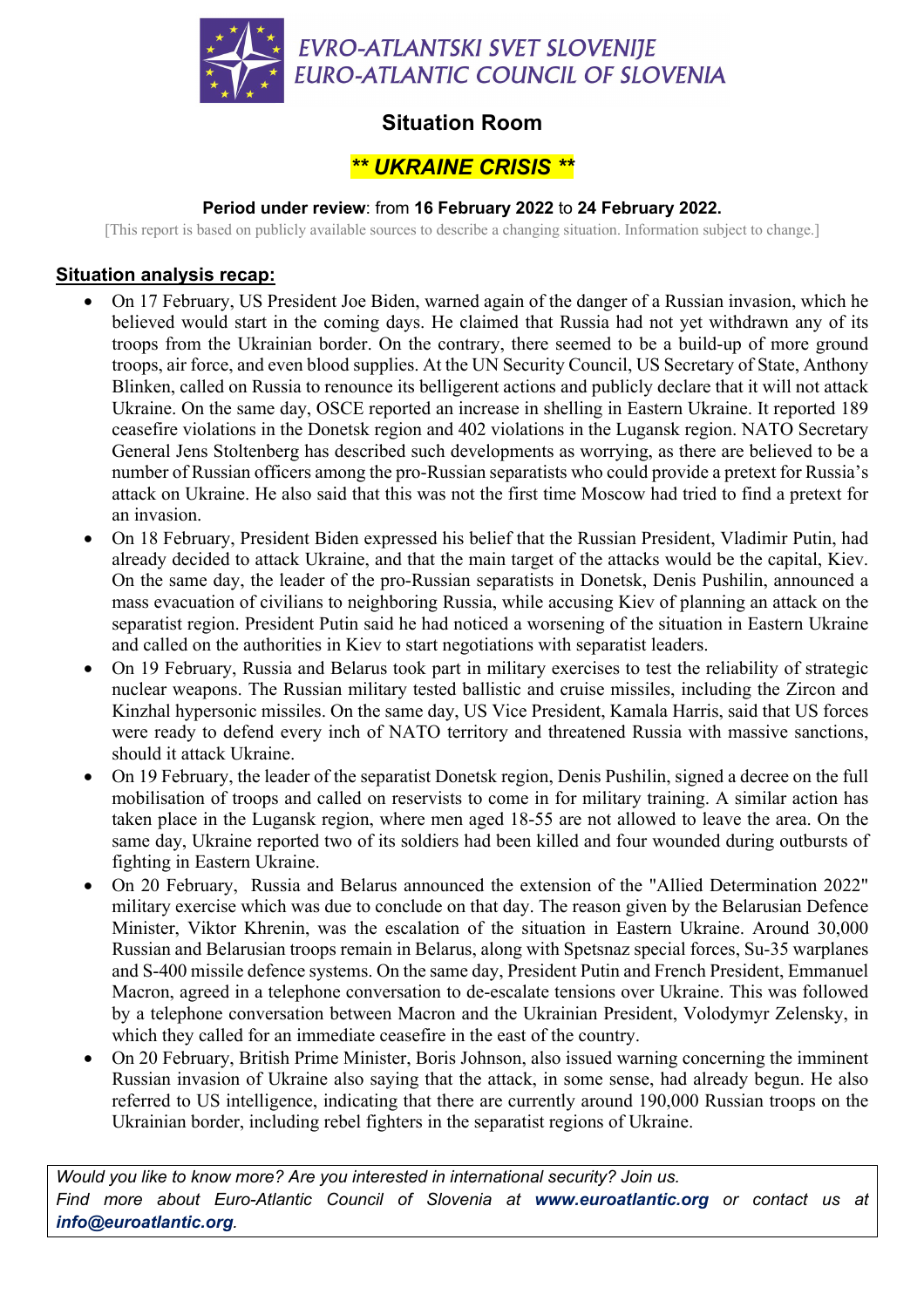

- On 21 February, President Putin signed a decree recognising the separatist and self-proclaimed Donetsk and Lugansk People's Republics. NATO Secretary General Jens Stoltenberg condemned Russia's decision. In a statement, he said that such a decision undermines the sovereignty and territorial integrity of Ukraine, and recalled that in 2015 the UN Security Council, which includes Russia, reaffirmed full respect for the sovereignty, independence, and territorial integrity of the Ukrainian state. He reiterated that Russia was trying to create an excuse to attack Ukraine. The German Chancellor, Olaf Scholz, the British Prime Minister, Boris Johnson, and the US President, Joe Biden, expressed similar views of President Putin's decision.
- On 21 February, President Putin ordered the deployment of Russian troops to the separatist regions of Donetsk and Lugansk, officially labelling them as peacekeepers. On the same day, the UN Security Council held an emergency meeting on the Ukraine crisis. The UN Secretary-General, Antonio Guterres, called the decision a flagrant violation of the UN Charter.
- On 22 February, NATO Secretary General reiterated his call on Russia to take the diplomatic route, warning that this is the most dangerous moment for European security in this generation. On the same day, President Biden announced new sanctions against Russia, far more extensive than those imposed in 2014, when Russia seized the Crimean Peninsula. He also warned that the Russian invasion had already begun. The package of sanctions against Russia, which are expected to come into force in the next few days, was also announced by the President of the European Commission, Ursula von der Leyen.
- The Secretary of the Ukrainian National Security Council, Oleksiy Danilov, has called on the Ukrainian Parliament to declare a state of emergency within the next 48 hours. On the same day, Ukraine also started mobilising reservists aged between 18 and 60. In addition to the 250,000-strong regular army, Ukraine has around 200,000 reservists.
- On 24 February, reports emerged that Russian troops entered Ukraine at several points. This move was preceded by a speech by President Putin in which he announced a 'special military operation'. Russian missiles have been hitting important infrastructure points in many cities across Ukraine. Many people are fleeing from the city of Kiev.

## *Sources/Further Reading:*

BBC, *Russia Launches Invasion of Ukraine*, 24.2.2022, accessible via:

https://www.bbc.com/news/live/world-europe-60454795

Harding L., Walker S. *Russian troops will remain indefinitely, says Belarus, as fears rise of Ukraine invasion.* 20. 2. 2022. Accessible via https://www.theguardian.com/world/2022/feb/20/russian-troops-willremain-indefinitely-says-belarus-as-fears-rise-of-ukraine-invasion

-*Is war in Ukraine inevitable?* 18. 2. 2022. Accessible via https://www.aljazeera.com/program/insidestory/2022/2/18/is-war-in-ukraine-inevitable

*Is war more likely after Russia recognised Donetsk and Luhansk?* 22. 2. 2022. Accessible via https://www.aljazeera.com/news/2022/2/22/is-war-more-likely-after-russia-recognised-rebel-statelets

Jeong A., Hendrix S., Wagner J., Alfaro M. *Biden says U.S. believes Putin has decided to invade Ukraine.*  18. 2. 2022. Accessible via https://www.washingtonpost.com/world/2022/02/18/russia-ukraine-updates/

-Jeong A., Horton A., Francis E., Parker C., Bella T., Paúl, L. M. *West braces for false-flag operations by Kremlin as fighting in eastern Ukraine escalates.* 19. 2. 2022. Accessible via

https://www.washingtonpost.com/world/2022/02/19/russia-ukraine-updates/

*NATO Defence Ministers reaffirm their strong commitment to open door policy, and the importance of partnerships*. 17. 2. 2022. Accessible via

https://www.nato.int/cps/en/natohq/news\_191897.htm?selectedLocale=en

*Would you like to know more? Are you interested in international security? Join us. Find more about Euro-Atlantic Council of Slovenia at www.euroatlantic.org or contact us at info@euroatlantic.org.*